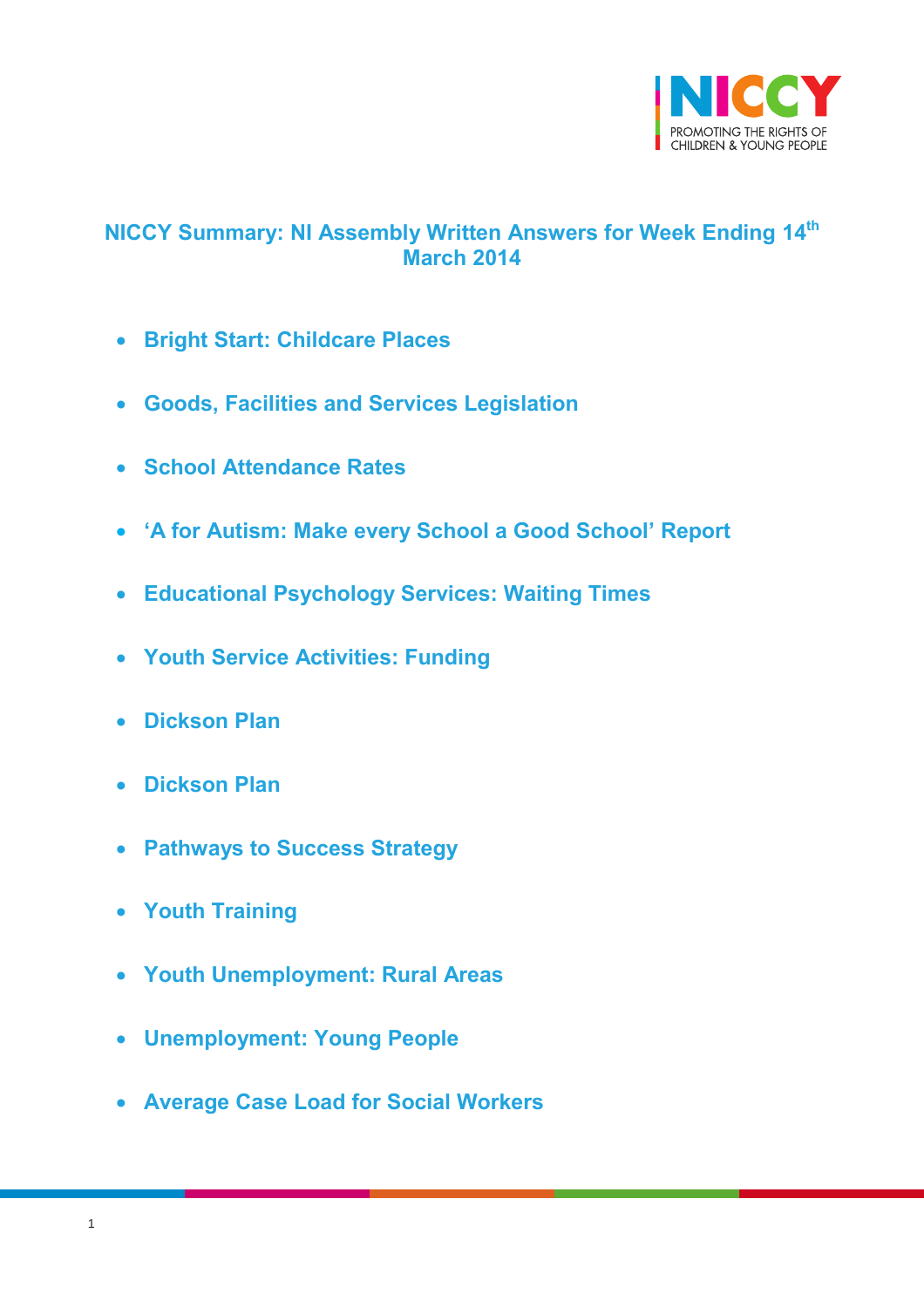

- **[Paediatric Congenital Heart Surgery](#page-14-0)**
- **[Paediatric Congenital Cardiac Services](#page-15-0)**
- **[Family Fund: Funding](#page-15-1)**
- **[Aftercare Services for Children](#page-16-0)**
- **[Chronic Childhood Obesity](#page-17-0)**
- **[Human Trafficking and Prostitution](#page-18-0)**
- **[Crime: Parental Discipline](#page-19-0)**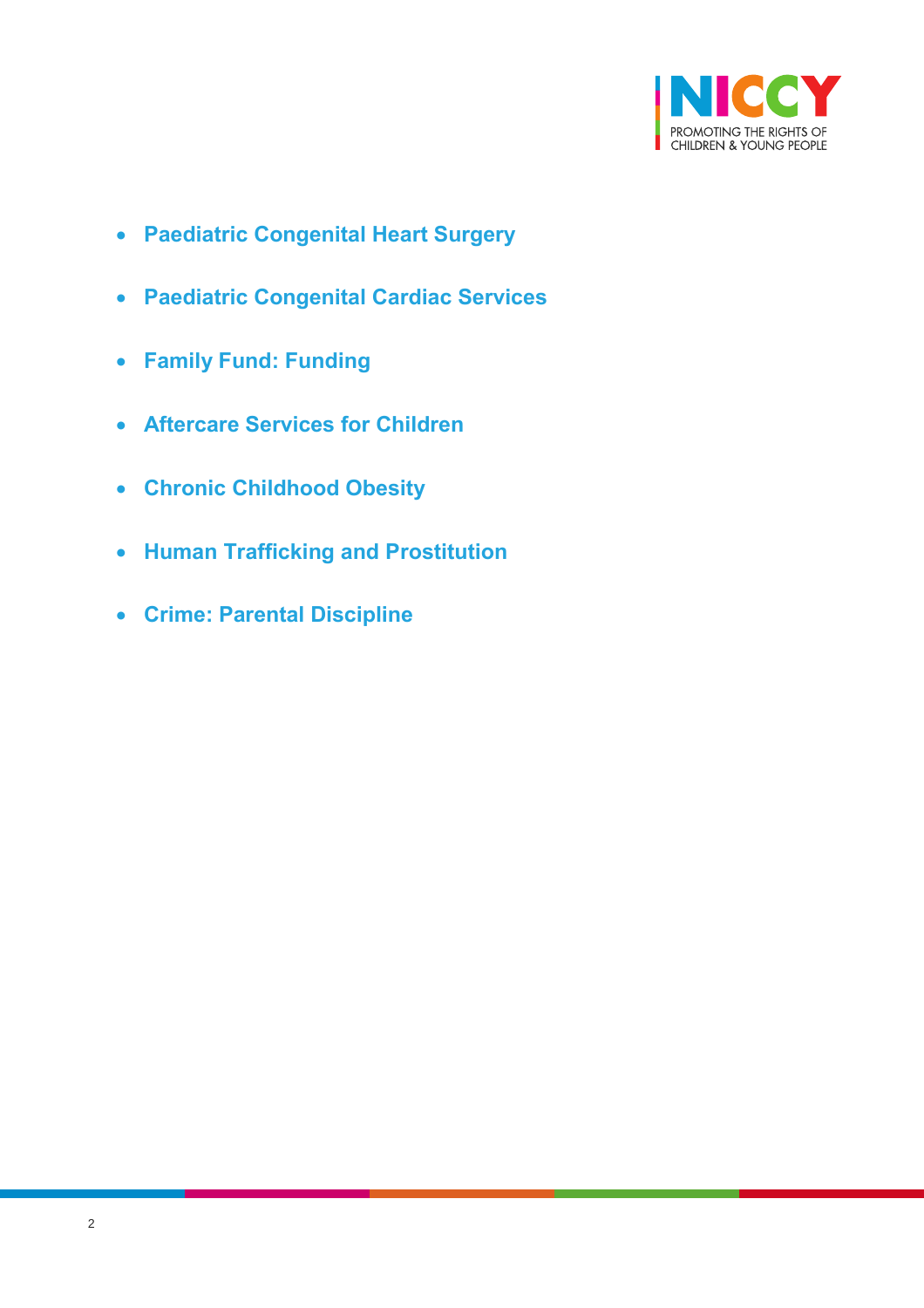

# <span id="page-2-0"></span>**Bright Start: Childcare Places**

Mr Lyttle asked the First Minister and deputy First Minister to detail (i) the

(a) type and

(b) number of additional childcare places that will be created by Bright Start;

(ii) when they will be created; and

(iii) what work has been undertaken to establish whether they will address adequately the lack of access to affordable quality childcare for families. (AQW 31475/11-15)

**Mr P Robinson and Mr M McGuinness:** The key first actions of the first phase of the Bright Start Childcare Strategy aim to sustain or create up to 8,000 registered childcare places. Up to 7,000 of these will be school age childcare places within day care settings and up to 1,000 will be childminding places in rural areas. The school age childcare places will be delivered through a grant scheme to be launched shortly. The additional school age childcare places will be created over the lifetime of the grant scheme, which will run until 2017. School age childcare and rural childcare were highlighted during consultation as types of childcare where increased provision was needed. Childcare providers who are assisted under the proposed new school age childcare grant scheme will be required to demonstrate that they are delivering an affordable and quality childcare service.

## [Back to Top](#page-0-0)

# <span id="page-2-1"></span>**Goods, Facilities and Services Legislation**

Mr McKay asked the First Minister and deputy First Minister when they will finalise the scope of the provision of goods, facilities and services legislation. (AQO 5671/11-15)

**Mr P Robinson and Mr M McGuinness:** Once consideration of the scope of the legislation and the implications of the various options available has been completed.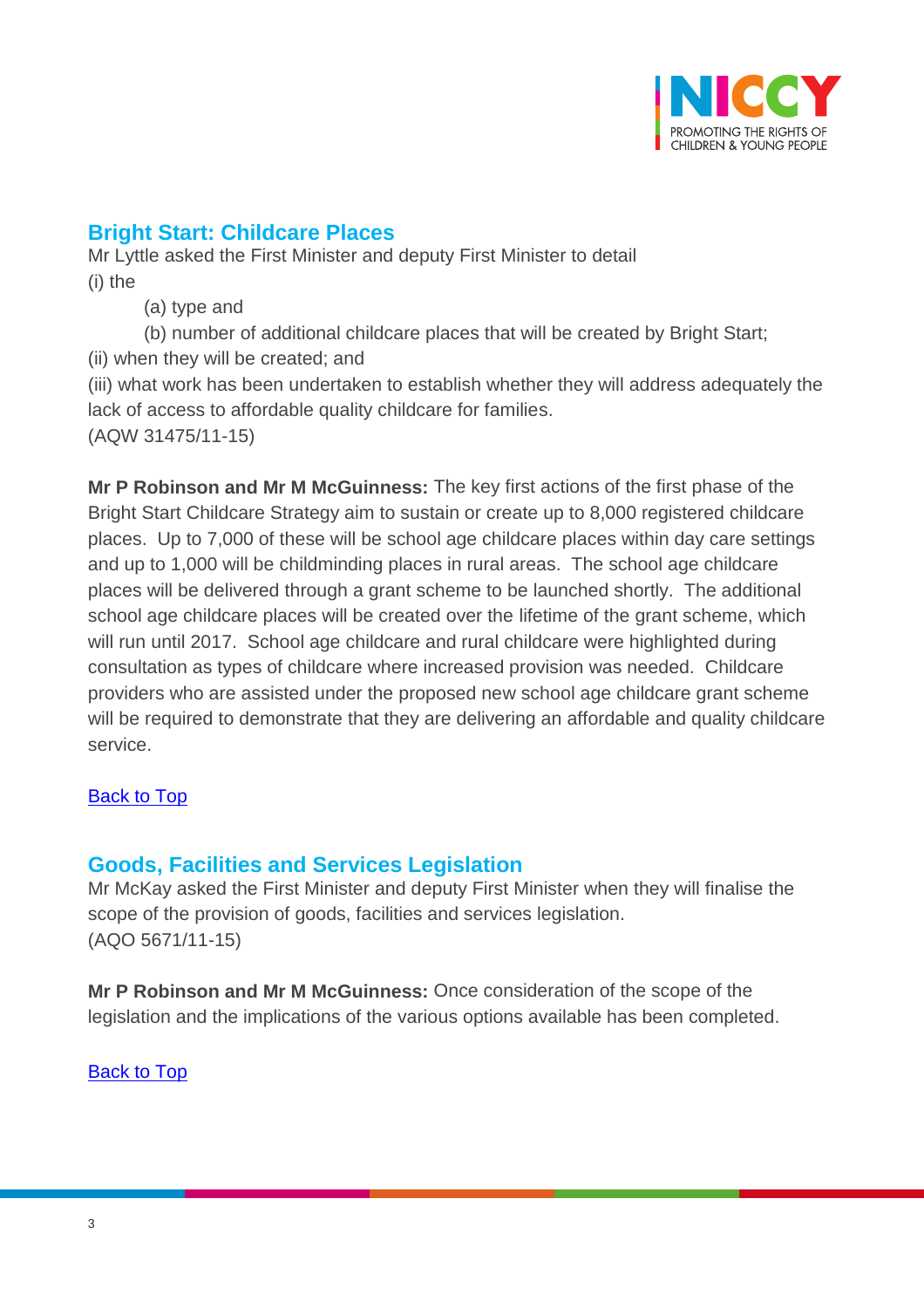

## <span id="page-3-0"></span>**School Attendance Rates**

Mr Storey asked the Minister of Education to detail the initiatives to improve school attendance rates in each Education and Library Board. (AQW 31498/11-15)

**Mr O'Dowd:** The Education and Library Boards (ELBs) have advised that the Education Welfare Service (EWS) delivers initiatives to improve the attendance of all pupils and targeted interventions for more vulnerable pupils. The EWS has Service Level Agreements with all schools which outline the working arrangements. EWS receives regular feedback from schools, parents and pupils which inform service provision. Audits are undertaken in all schools to identify pupils whose attendance is below 85% and to discuss with their schools appropriate action. Across the ELBs there are a number of initiatives to improve school attendance rates. For example:

- The Primary Attendance Matters (PAM) programme in primary schools assists pupils in making the transition to post-primary schools.
- The Belfast Education and Library Board and South-Eastern Education and Library Board have a joint multi-disciplinary Looked After Team which provides support to looked after pupils to enable them to achieve the maximum from their education. This team is engaged in capacity building in schools through work on the Attachment Project which identifies key adults to work with individual children to support them through their educational placements and keep them engaged in education.
- The School Age Mothers programme.
- Children's Early Support Service (ChESS).
- The Metamorphous (META) project.
- The North-Eastern Education and Library Board, through the Residential Study Support Project have been facilitating homework and study support in residential units in the Northern Health and Social Care Trust area during the evenings.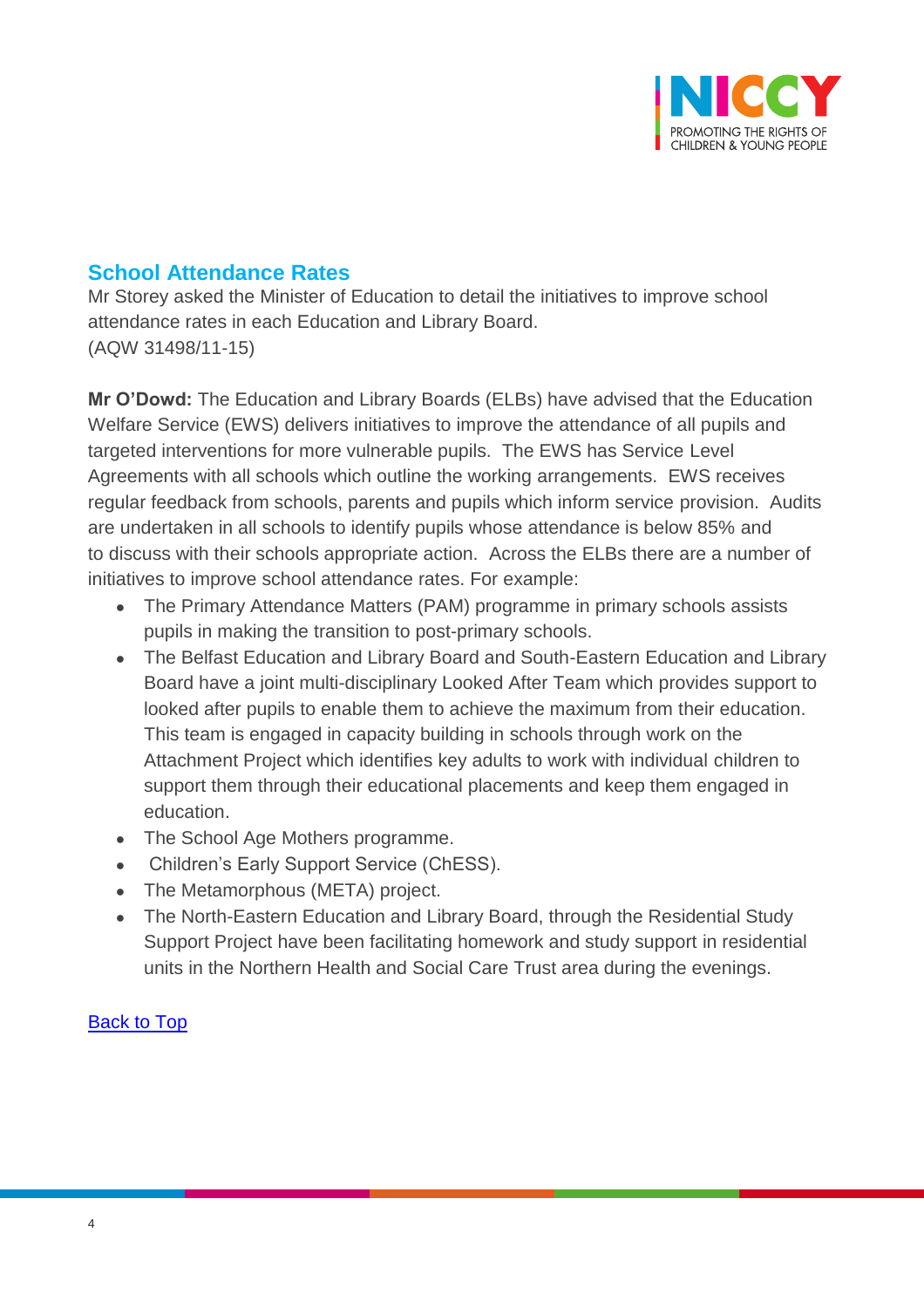

# <span id="page-4-0"></span>**'A for Autism: Make every School a Good School' Report**

Mr A Maginness asked the Minister of Education for his assessment of the recommendations contained in the 'A\* for Autism: Make every school a good school' report. (AQW 31559/11-15)

**Mr O'Dowd:** I remain committed to ensuring that every child, including those with autism, receives a high quality education that enables them to fulfil their full potential. To this end I agree with the overall aim of the A\* for Autism report that not only should every child with autism have access to a high quality education but that parents should also have access to a system that works with them to help achieve this. To this end my Department is continuing to put in place a range of policies aimed at raising standards for all pupils, including those with autism. These include the Review of Special Educational Needs and Inclusion which aims to strengthen the system and end delays in intervention and assessment for all children. I want a more equitable system in which all SEN children should be able to get the support they need through a comprehensive range of measures. There has been significant investment by my Department in support for those with autism since publication of the Task Group Report on Autism in 2002. Education and Library Boards (ELBs) have dedicated Autistic Spectrum Disorder (ASD) Support Teams providing tailored support to match the individual needs of each child to ensure that each child reaches their full potential.

The cross-Departmental Autism Strategy and Action Plan was launched in January 2014 by the Department of Health, Social Services and Public Safety and my Department is currently working closely with the ELBs and the Middletown Centre for Autism on implementation of the education-related actions. The Middletown Centre for Autism also continues to expand its multi-disciplinary learning support and assessment to directly support children with complex autism that have been referred to it by the Inter-Board Autism Group. In addition, the Centre continues to provide a broad range of training support to educational professionals and parents that are available free of charge.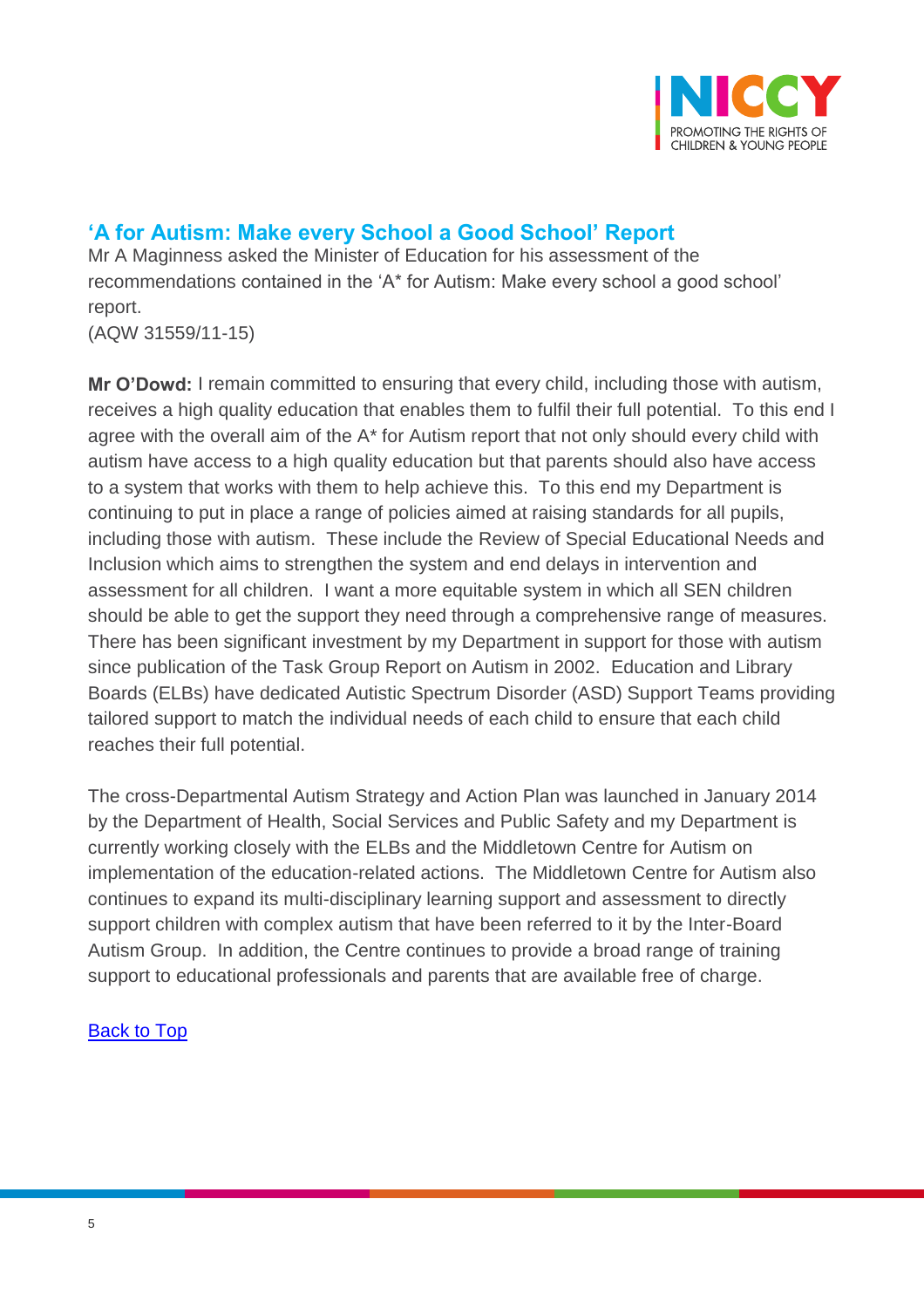

# <span id="page-5-0"></span>**Educational Psychology Services: Waiting Times**

Mr Storey asked the Minister of Education for his assessment of the performance of the Educational Psychology services in relation to the average length of time it takes for a child to be seen by a psychologist. (AQW 31629/11-15)

**Mr O'Dowd:** The Education and Library Boards (ELBs) have responsibility for the provision of educational psychology services to children and young people. I am content that the ELBs are performing well in relation to the provision of educational psychology support in the delivery of the statutory assessment process for children with special educational needs. I am, nonetheless, aware of the issue of some cases of prolonged waiting times for children to see an educational psychologist following their initial referral for an appointment. It is for this reason that each ELB has a target in their annual Resource Allocation Plan which states that educational psychology support should be provided to children at Stage Three of the Code of Practice within six months. Whilst in the majority of cases the waiting time is considerably less than six months, I have however reminded some Boards of my desire to see their waiting times reduced as far as possible and I will continue to closely monitor this situation.

## [Back to Top](#page-0-0)

# <span id="page-5-1"></span>**Youth Service Activities: Funding**

Mr Storey asked the Minister of Education how much funding has been allocated in support of youth service activities in each Education and Library Board, in each of the last five years. (AQW 31632/11-15)

**Mr O'Dowd:** The following table provides details of the funding allocated to support youth service activities in each Education and Library Board in each of the last five years: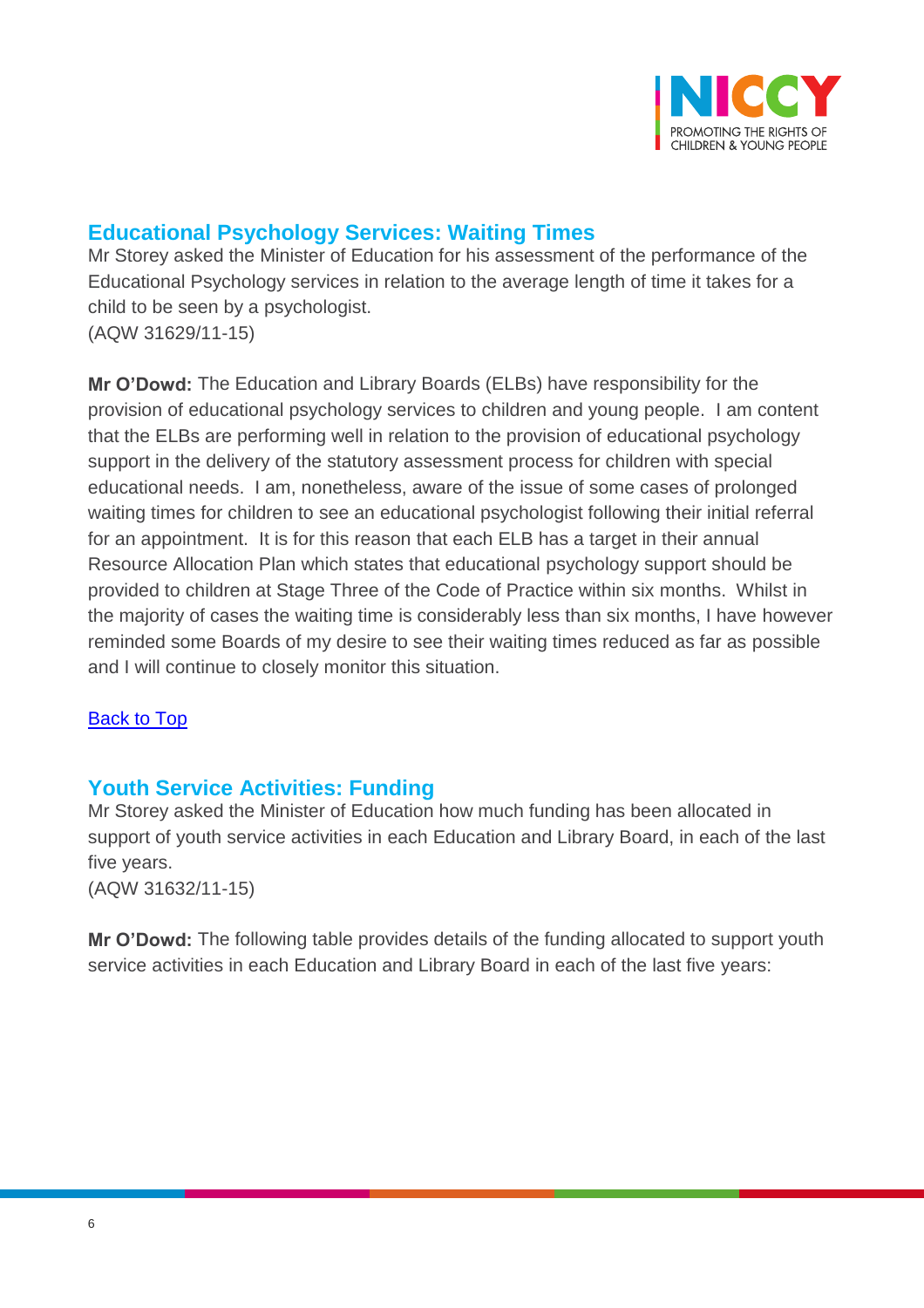

#### $2013/14$ (forecast  $2011/12$ 2009/10  $2010/11$ 2012/13 spend) **BELB** 6,012 7,231 8,166 7,204 8,770 NEELB 5,909 5,645 5,701 5,679 6,507 SEELB 5,853 5,277 5,118 5,508 6,674 SELB 5,583 5,211 6,274 6,358 7,567 WELB 4,590 5,190 4,443 5,181 6,229 Total 27,947 29,701 28,639 29,846 35,747

#### $(£000s)$

The above figures include allocations for capital works in the controlled sector. Details of funding for capital works for the voluntary youth sector are not kept by the Department according to Board area. A breakdown of these by year is provided below:

| Year                         | Total (£000s) |
|------------------------------|---------------|
| 2009/10                      | 3,975         |
| 2010/11                      | 2,025         |
| 2011/12                      | 658           |
| 2012/13                      | 1,329         |
| 2013/14 (spend year-to-date) | 38            |
| Total                        | 8,025         |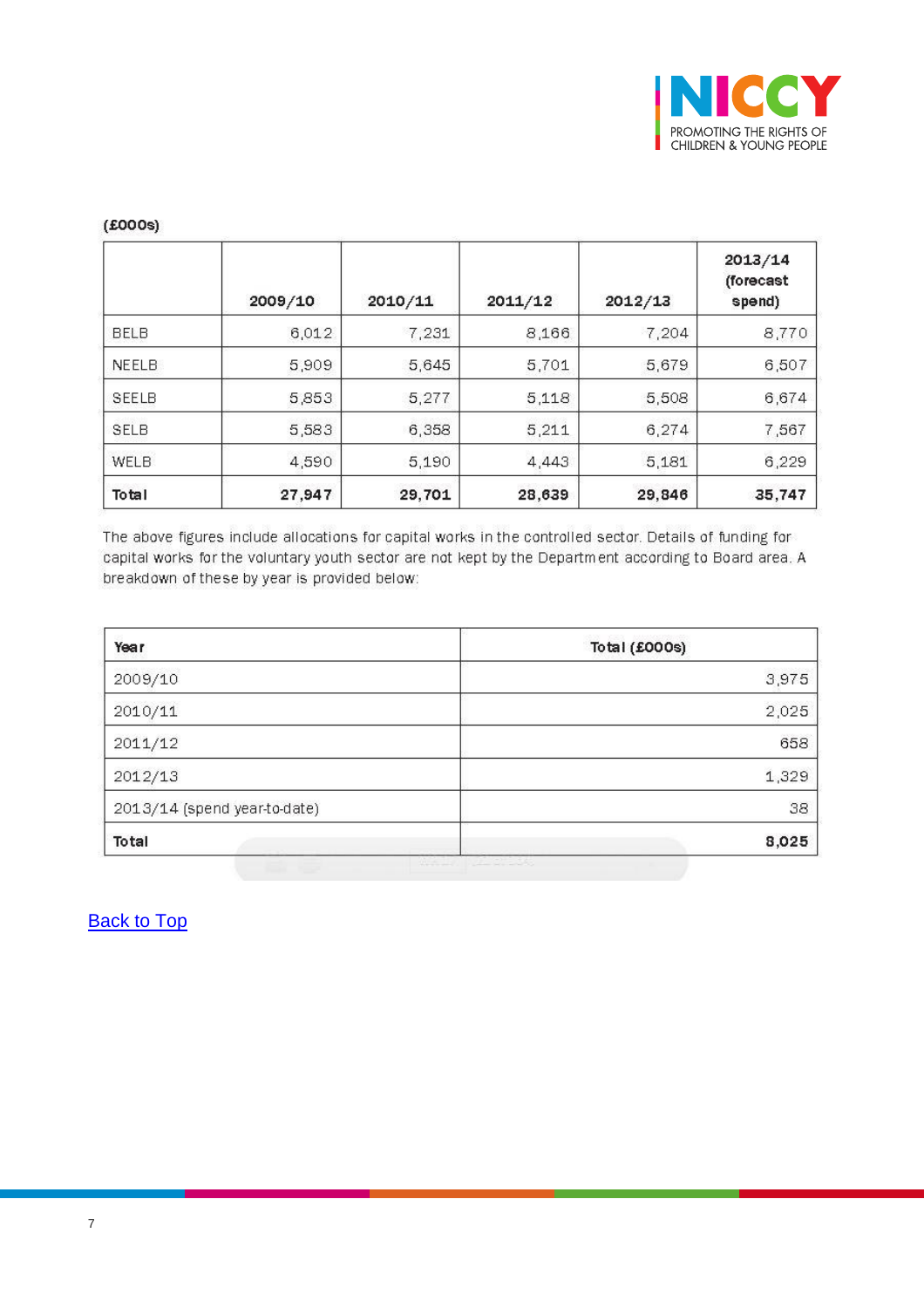

# <span id="page-7-0"></span>**Dickson Plan**

Mr Moutray asked the Minister of Education, in light of the Southern Education and Library Board's rejection of Option A of Updating the Dickson Plan, what assurances he can give that he will not enforce this option on the area. (AQW 31659/11-15)

**Mr O'Dowd:** I am aware that the Southern Education and Library Board (SELB), at its meeting on 12 February 2014, decided to stop the consultation on the Board's preferred option in respect of 'Updating the Dickson Plan: the SELB proposals', and to move forward with a more wide ranging consultation process.

I have written to the Board to express my concern that, despite recognition for several years that all pupils in the controlled sector in the Craigavon area do not have access to equitable educational provision and despite the Board's pronouncement in June 2013 that retaining the status quo is not an option, the Board has failed to come forward with a strategic plan to address the fundamental inequality at the heart of this matter. I have sought robust assurances aligned to a timeframe as to how they intend to eradicate education inequality for the controlled sector in the Dickson plan area.

As Minister for Education, I reserve the right to take any steps deemed necessary to ensure all the young people in the Craigavon area are provided with access to a quality education.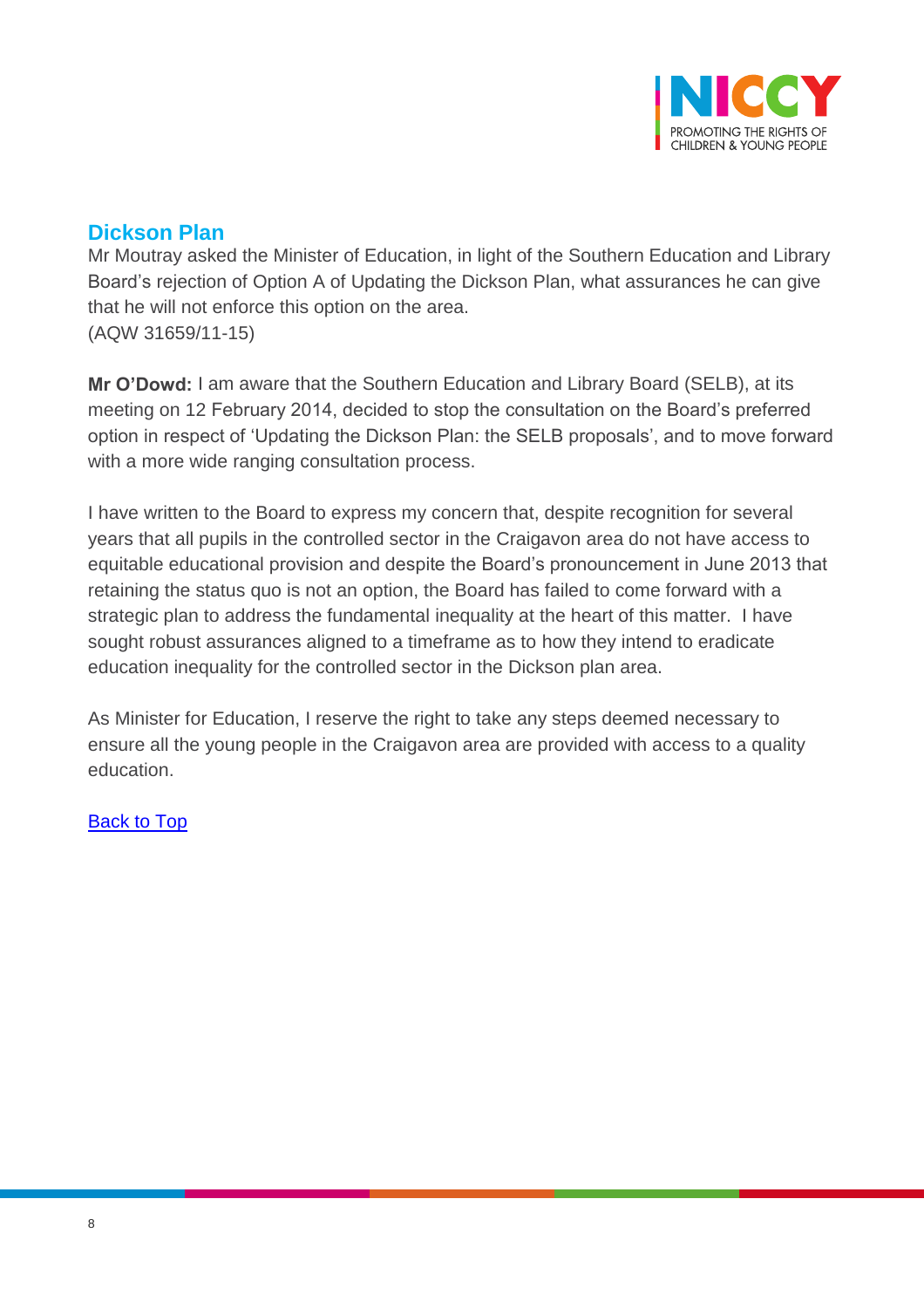

## <span id="page-8-0"></span>**Dickson Plan**

Mr Moutray asked the Minister of Education for his assessment of the responses to the Southern Education and Library Board's consultation on Option A of Updating the Dickson Plan; and what proportion of the responses from the controlled sector was in favour of retaining the current operation of the Dickson Plan. (AQW 31663/11-15)

**Mr O'Dowd:** I am aware that a summary of consultation responses was reported to the Board at its meeting on 12 February 2014 and a copy of the report has been published on the SELB website. The report includes details of the proportion of the responses in favour of retaining the current operation of the Dickson Plan. I have not assessed the responses to the consultation; this is a matter for the SELB.

## **[Back to Top](#page-0-0)**

## <span id="page-8-1"></span>**Pathways to Success Strategy**

Mr B McCrea asked the Minister for Employment and Learning for an update on the progress of the tracking system for young people who are in or might enter the NEET category as outlined in the 'Pathways to Success' Strategy. (AQW 31424/11-15)

**Dr Farry:** As part of its commitment to the Executive's Pathways to Success NEET Strategy, my Department is establishing a tracking system for those who are in or might enter the NEET category. To this end, the Department is taking forward a range of work to consolidate existing DEL data systems and make use of a Unique Learner Number (ULN) which should support the tracking of individuals' employment, training and educational progress. The ULN has already been adopted across the Further Education and Training sectors here, with approximately 270,000 ULNs having been generated for Northern Ireland to date. The ULN is already well established in England and is being implemented in Wales. The Department of Education has commenced a pilot to introduce ULN for year 11 pupils from September 2014 in a number of schools. It is anticipated that a full roll out of the ULN to all learners in Year 11 and above will be implemented from the 2015/16 Academic Year. This will allow alignment with Awarding Organisations as they move towards its use as a replacement for the Unique Candidate Identifier (UCI) which is used currently for examination entries. ULNs will be the preferred identifier within the A2C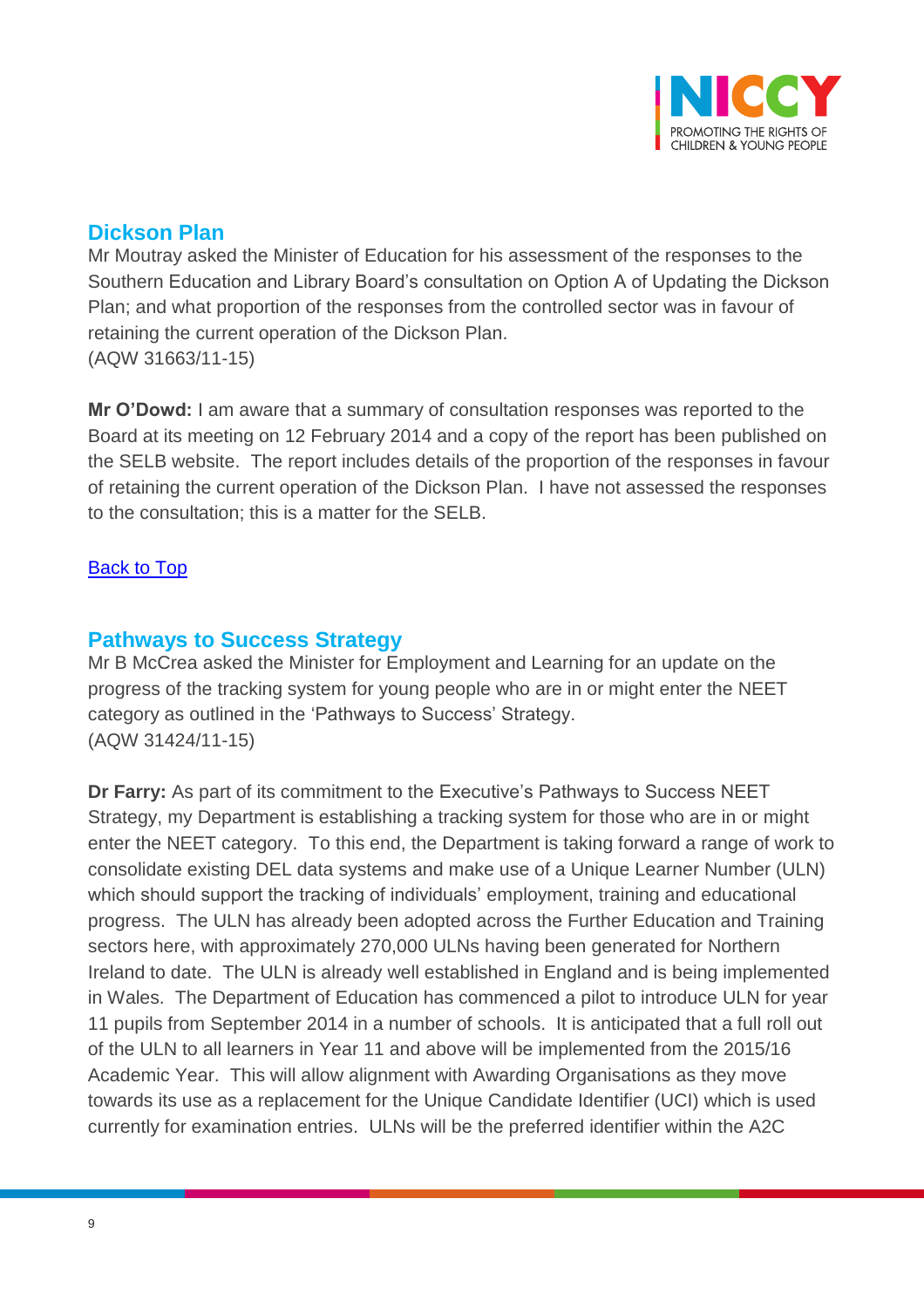

project (the new system being put in place for the electronic distribution of examination results). UCAS will also use ULNs and they will be used along with resulting Personal Learner Record to support progression for learners to FET and Higher Education. The Careers Service, using information available from schools, FE Colleges, Training for Success and other training programmes also case manage young people aged 16 and 17 who drop out of provision or do not have a positive destination when they leave, thus supporting and signposting young people to provision that meets their needs.

On a wider front DEL has also begun work on a formal interim evaluation of the Pathways to Success strategy and is also currently undertaking a further work on estimating the numbers of young people in the NEET category using data from the 2011 Census of Population which will provide more detail on the characteristics of young people within Northern Ireland. This census work is expected to report later this month.

#### [Back to Top](#page-0-0)

## <span id="page-9-0"></span>**Youth Training**

Mr Lunn asked the Minister for Employment and Learning for an update on his review of youth training. (AQO 5717/11-15

**Dr Farry:** The aim of the youth training review is the development of a youth training offer at level 2, of sufficient breadth and depth to enable young people between the ages of 16 and 18 to progress to an apprenticeship programme at level 3, a level 3 further education programme, or into sustained employment. The review has progressed over the past few months, through both research and stakeholder engagement activities.

In terms of stakeholder engagement, I recently chaired a meeting of the review's expert panel, to discuss findings and emerging issues to be addressed as part of the review. The Department also held a series of stakeholder engagement events to hear the views of employers, young people, and training providers. These events coincided with a call for submissions, which was hosted on the Department's website.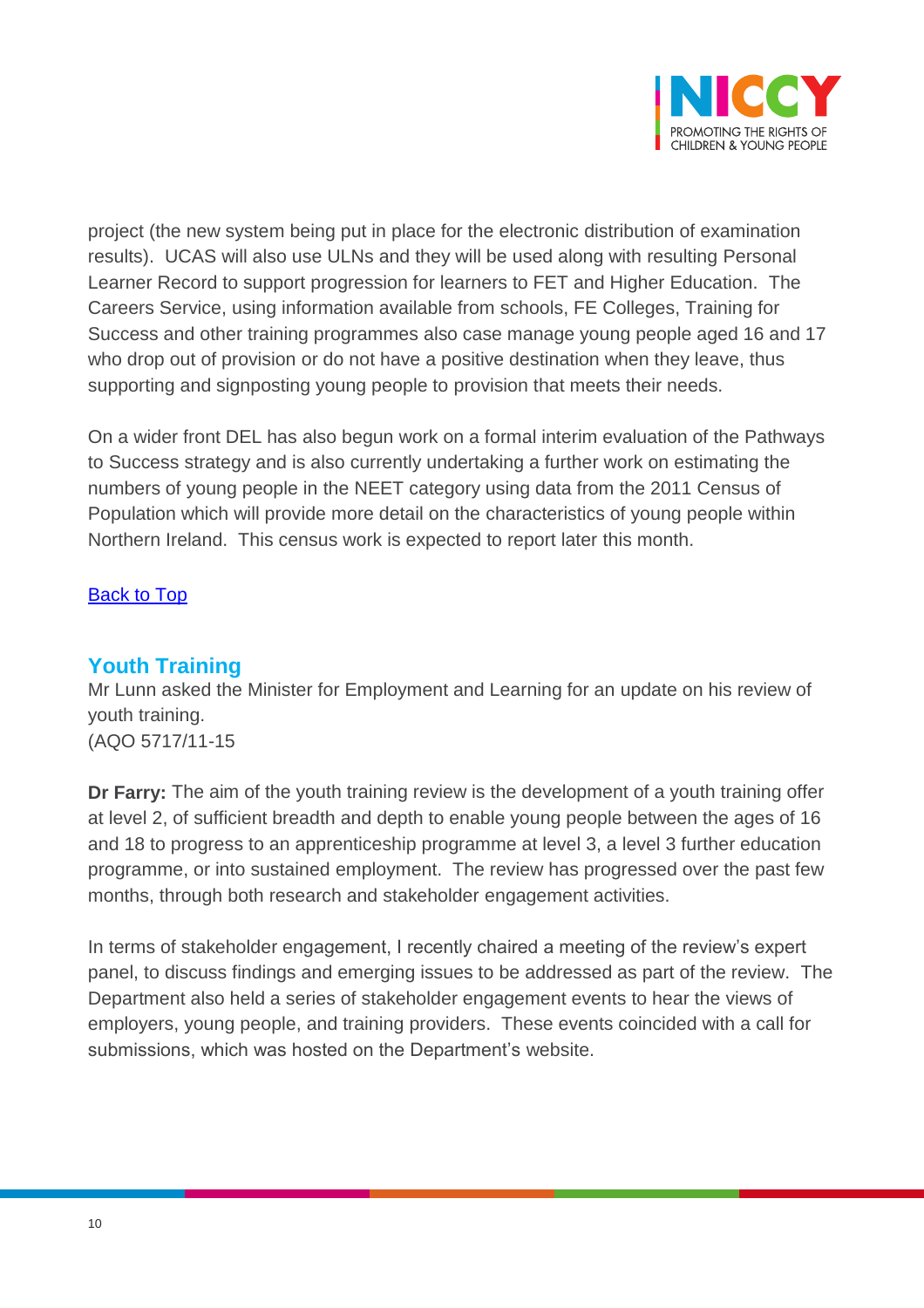

Officials in the department have also carried out research and engaged with experts in the OECD to investigate models of best practice in the delivery of vocational education and training. Following the OECD's recommendations, I recently carried out a study visit to the Netherlands as part of the review process. A key element of best practice observed through the visit was the flexibility of providers in the Netherlands to match training and qualifications to the needs of local employers. Also to the fore was the willingness of employers to integrate those on work placements into their wider business operations, both through adopting a project-based approach to the young person's placement, and through tying engagement in vocational training to their wider recruitment strategy. The feedback from the call for submissions and the stakeholder events will be combined with these research findings to inform the review's interim report, which is due for publication in Summer 2014.

## [Back to Top](#page-0-0)

## <span id="page-10-0"></span>**Youth Unemployment: Rural Areas**

Mr Wilson asked the Minister for Employment and Learning to outline any departmental initiatives to deal with youth unemployment in rural areas. (AQO 5719/11-15)

**Dr Farry:** Youth unemployment has been a consistent problem over the past seven years, and it is one that we are now tackling effectively. Although the Labour Force Survey indicates that 23% of economically active 18-24 year olds are unemployed, this excludes students from the calculation. An alternative measure for the whole population of this age is the claimant count which shows that fewer than 1 in 10 of our young people is claiming unemployment related benefits. All of my Department's programmes for addressing youth unemployment are available across Northern Ireland, irrespective of urban or rural settings.

My Department leads on the Executive's 'Pathways to Success' strategy which targets young people not in education, employment or training, known as NEET. The Local Employment Intermediary Service has been refocused with an emphasis on young people who are NEET. In total, more than £25 million to deliver these initiatives over the 2012 to 2015 period.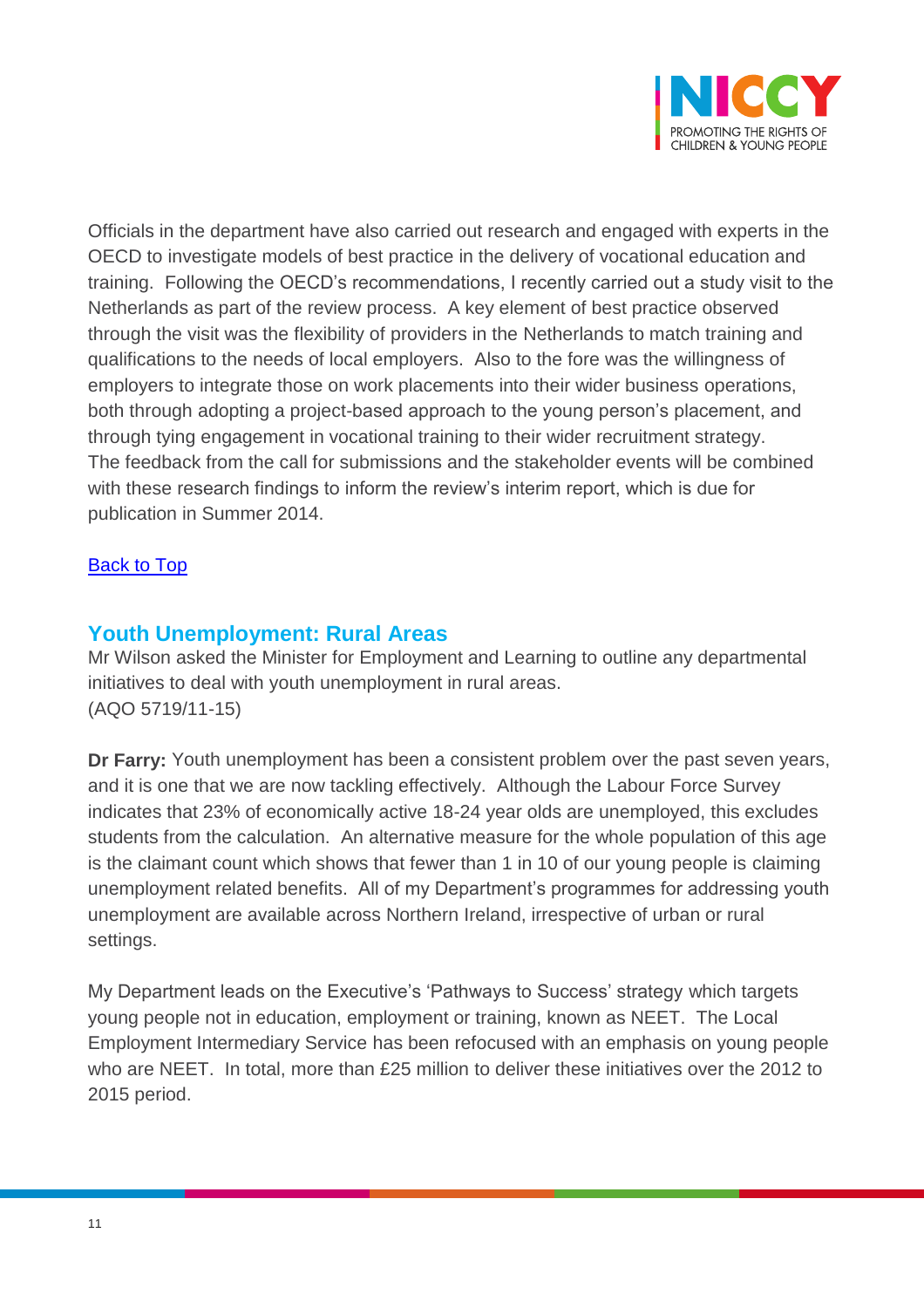

The Youth Employment Scheme provides help to unemployed young people aged 18 to 24 years, to obtain work experience, develop additional skills and gain employment. In order to increase participation in rural areas, the Youth Employment Scheme intends to run a pilot offering 12 free driving lessons, one theory test and one practical driving test, for those completing 8 weeks work experience or moving into full time employment during a work experience placement.

A JobClub initiative is delivered in partnership with LibrariesNI and community organisations. Travel expenses are reimbursed and this may be particularly beneficial for individuals in rural areas.

Steps to Work, the Department for Employment and Learning's main adult return to work programme, is available throughout Northern Ireland.

Through its Training for Success programme, the Department provides a guarantee of a training place to those who are unemployed and in the 16 and 17 year old age group, with extended eligibility for those aged under 22 with a disability; and under 24 for those young people who qualify under the Children (Leaving Care) Act (NI) (2002). The programme is designed to enable young people to progress to higher level training, further education, or employment Priority 1 of the Northern Ireland European Social Fund Programme, 2007- 2013, assists unemployed and economically inactive people, including young people, by helping them to improve their employability and ultimately enter sustained employment. The Programme supports projects with a specific focus on rural young people, and a wider range of projects available to young people across the region, including in rural areas.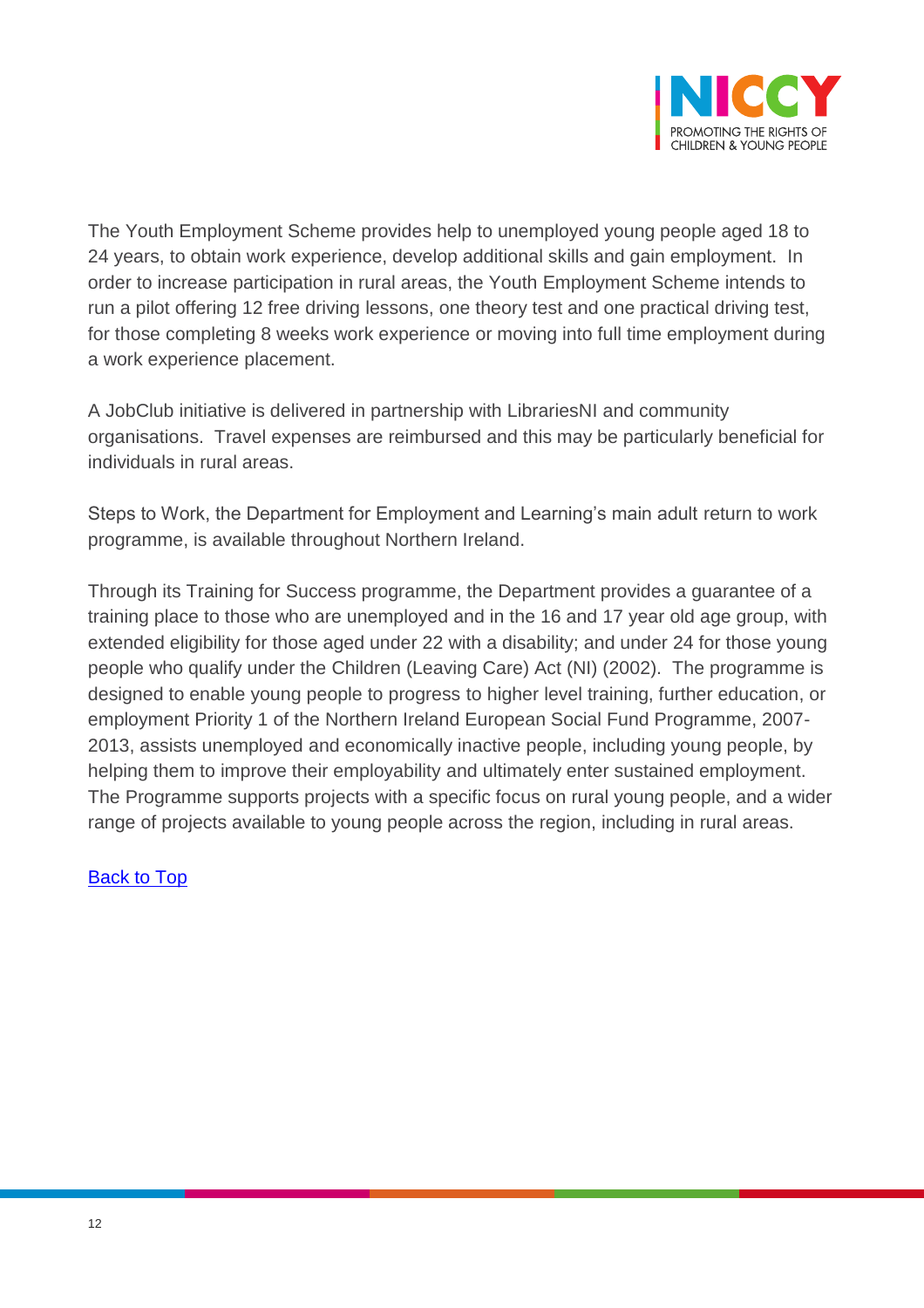

# <span id="page-12-0"></span>**Unemployment: Young People**

Mrs D Kelly asked the Minister for Employment and Learning, given one in four young people are unemployed, to outline the resources and measures he has put in place to deal with this crisis.

(AQO 5726/11-15)

**Dr Farry:** Youth unemployment has been a consistent problem over the past seven years, and it is one that we are now tackling effectively. Although the Labour Force Survey indicates that 23% of economically active 18-24 year olds are unemployed, this excludes students from the calculation. An alternative measure for the whole population of this age is the claimant count which shows that fewer than 1 in 10 of our young people is claiming unemployment related benefits. All of my Department's programmes for addressing youth unemployment are available across Northern Ireland, irrespective of urban or rural settings.

My Department leads on the Executive's 'Pathways to Success' strategy which targets young people not in education, employment or training, known as NEET. The Local Employment Intermediary Service has been refocused with an emphasis on young people who are NEET. In total, more than £25 million to deliver these initiatives over the 2012 to 2015 period.

The Youth Employment Scheme provides help to unemployed young people aged 18 to 24 years, to obtain work experience, develop additional skills and gain employment. In order to increase participation in rural areas, the Youth Employment Scheme intends to run a pilot offering 12 free driving lessons, one theory test and one practical driving test, for those completing 8 weeks work experience or moving into full time employment during a work experience placement.

A JobClub initiative is delivered in partnership with LibrariesNI and community organisations. Travel expenses are reimbursed and this may be particularly beneficial for individuals in rural areas.

Steps to Work, the Department for Employment and Learning's main adult return to work programme, is available throughout Northern Ireland.

Through its Training for Success programme, the Department provides a guarantee of a training place to those who are unemployed and in the 16 and 17 year old age group, with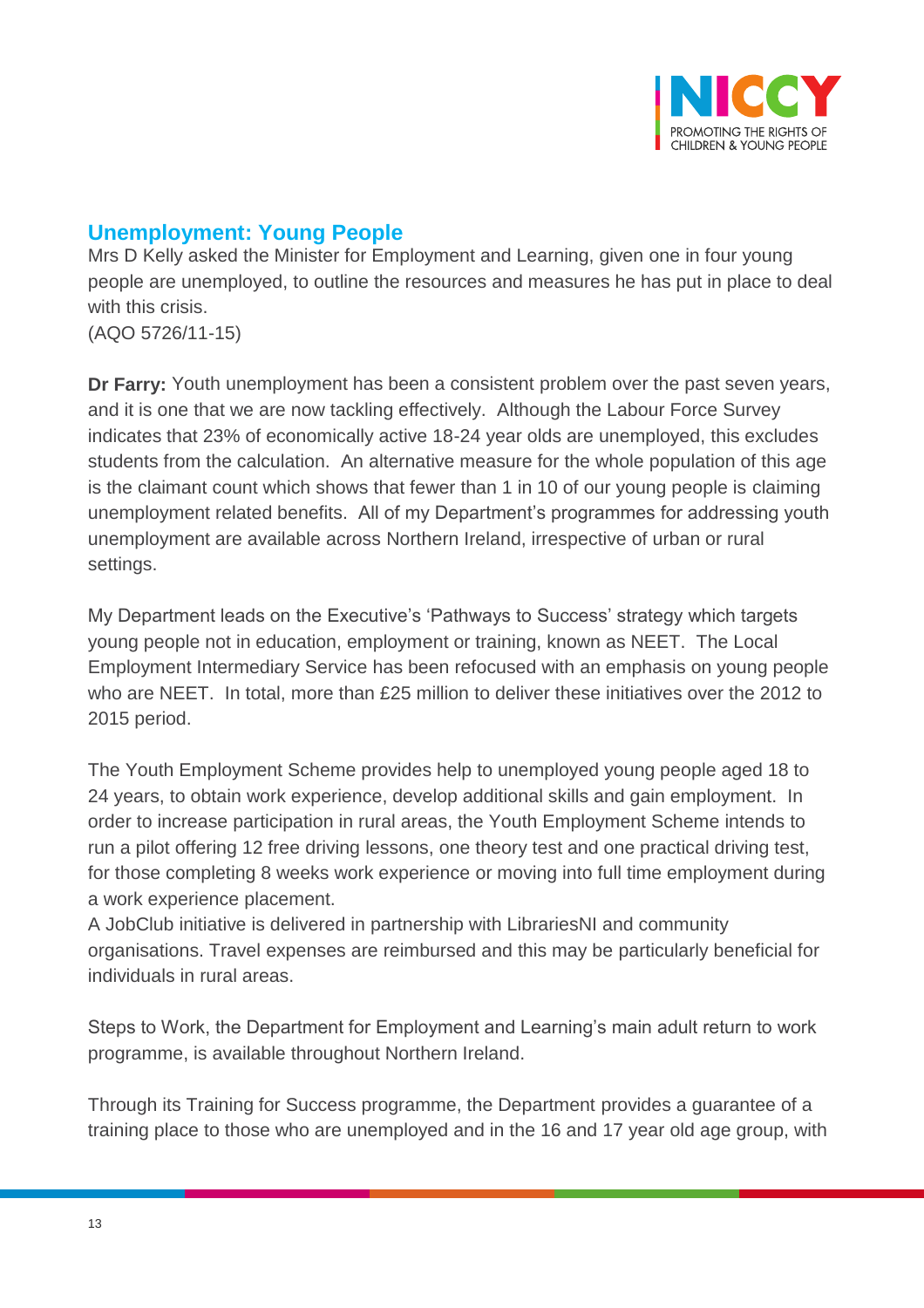

extended eligibility for those aged under 22 with a disability; and under 24 for those young people who qualify under the Children (Leaving Care) Act (NI) (2002). The programme is designed to enable young people to progress to higher level training, further education, or employment Priority 1 of the Northern Ireland European Social Fund Programme, 2007- 2013, assists unemployed and economically inactive people, including young people, by helping them to improve their employability and ultimately enter sustained employment. The Programme supports projects with a specific focus on rural young people, and a wider range of projects available to young people across the region, including in rural areas.

#### [Back to Top](#page-0-0)

## <span id="page-13-0"></span>**Average Case Load for Social Workers**

Mrs D Kelly asked the Minister of Health, Social Services and Public Safety what is the average case load for a social worker in the Upper Bann constituency. (AQW 31298/11-15)

**Mr Poots:** This information is not held centrally and has been sourced from the Southern Health and Social Care Trust. It was not possible to give the information by constituency area; the following is therefore a Trust wide perspective. It is not possible to provide an average case load for all Social Workers across the operational Directorates as Social Work caseloads vary depending on the service. The Southern Trust has therefore provided the following information broken down into caseload in Children's, Adults and Acute settings. Caseload for part time staff are pro-rata to their hours of employment.

#### **Children's Services**

The average case load for a Social Worker within the Family Support & Safeguarding Division is 14 – 15 children, and this includes children who require Child Protection, Looked After and Family Support.

The average caseload for a social worker in Children with Disability services is 33 – 34 children, and this includes children who require Family Support, Looked After status and Children in Educational Transition.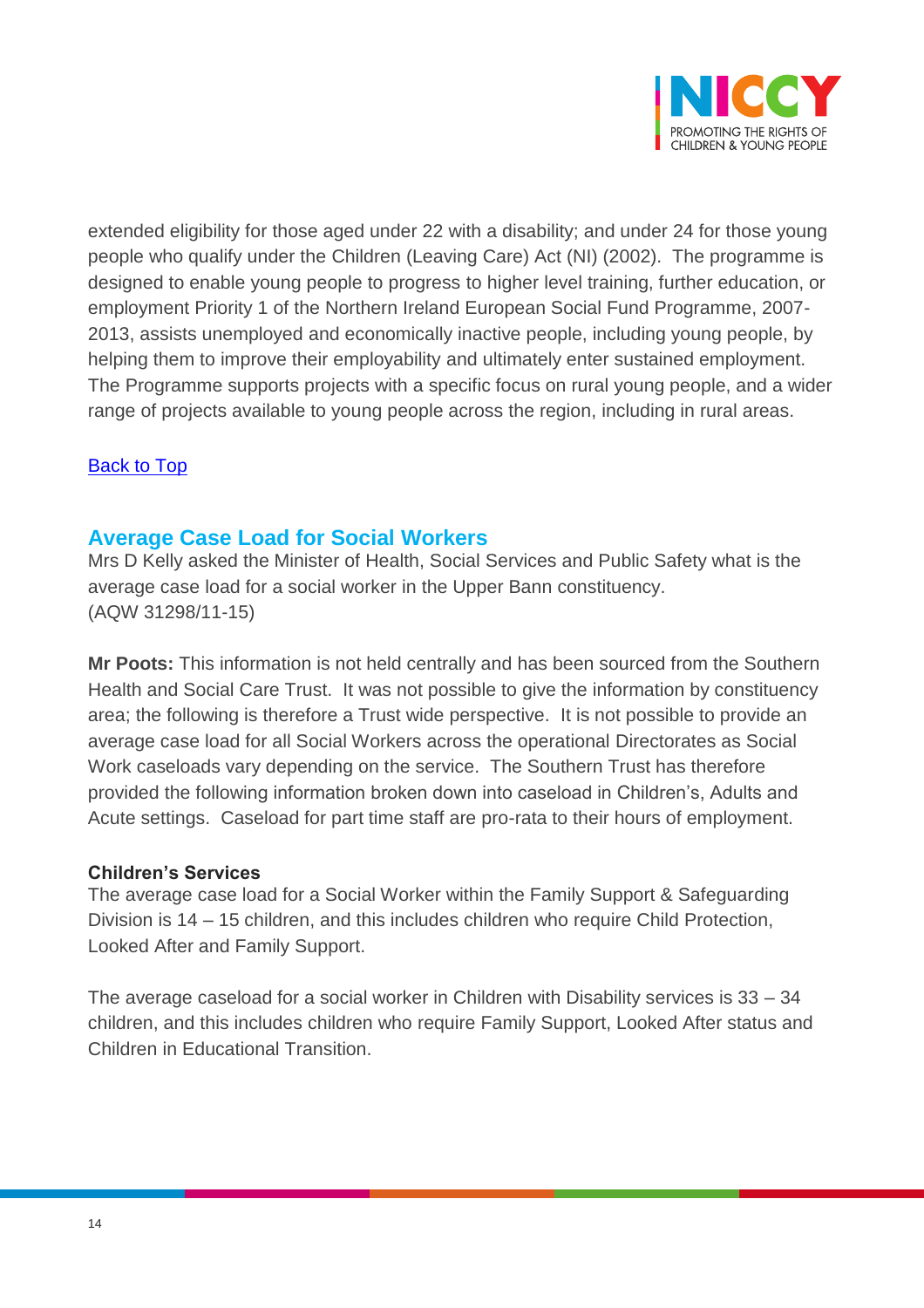

From the Child and Adolescent Mental Health Service (CAMHS) / Autistic Spectrum Disorder (ASD) service perspective a number of Social Workers are employed as Practitioners/Clinicians within both services. Within CAMHS, the average caseload for these Practitioners is 22 children and young people per Practitioner. Within our Autism services the average ratio is 40 – 45 children and young people per Clinician. Both services have a Trust wide remit.

Caseloads per Social Worker within the Corporate Parenting Division ranges from 12 – 19 children with an average of 15 children for full time social workers and this includes children who require Child Protection, Looked After, and Leaving and After Care Services.

Caseloads for Family Placement staff reflect work in recruiting, assessing, training and supporting foster carers and adopters, both non kinship and kinship cases, alongside a range of post adoption cases such as origins work and support to adoptive families. Full time staff therefore usually have around 2 – 4 assessment cases alongside approximately 18 link support/other cases. Staff also undertake office duty and may have involvement in training work which is not recorded as a case. On this basis full time staff within Family Placement would carry between 20 – 30 cases.

## [Back to Top](#page-0-0)

## <span id="page-14-0"></span>**Paediatric Congenital Heart Surgery**

Mr Mitchel McLaughlin asked the Minister of Health, Social Services and Public Safety to clarify the situation for planned or elective care in paediatric congenital heart surgery following his written statement of 24 February 2014. (AQW 31357/11-15)

**Mr Poots:** In my written statement on 24 February 2014 I informed the Assembly that the arrangements for the interim service for elective paediatric congenital cardiac surgery in the Belfast Health and Social Care Trust to be provided by Dublin-based surgeons have been finalised; an SLA (Service Level Agreement) has been signed off by all parties and the first surgical session took place on 17 February 2014. It is an operational matter for the Belfast Trust and Our Lady's Children's Hospital Crumlin to schedule surgical sessions.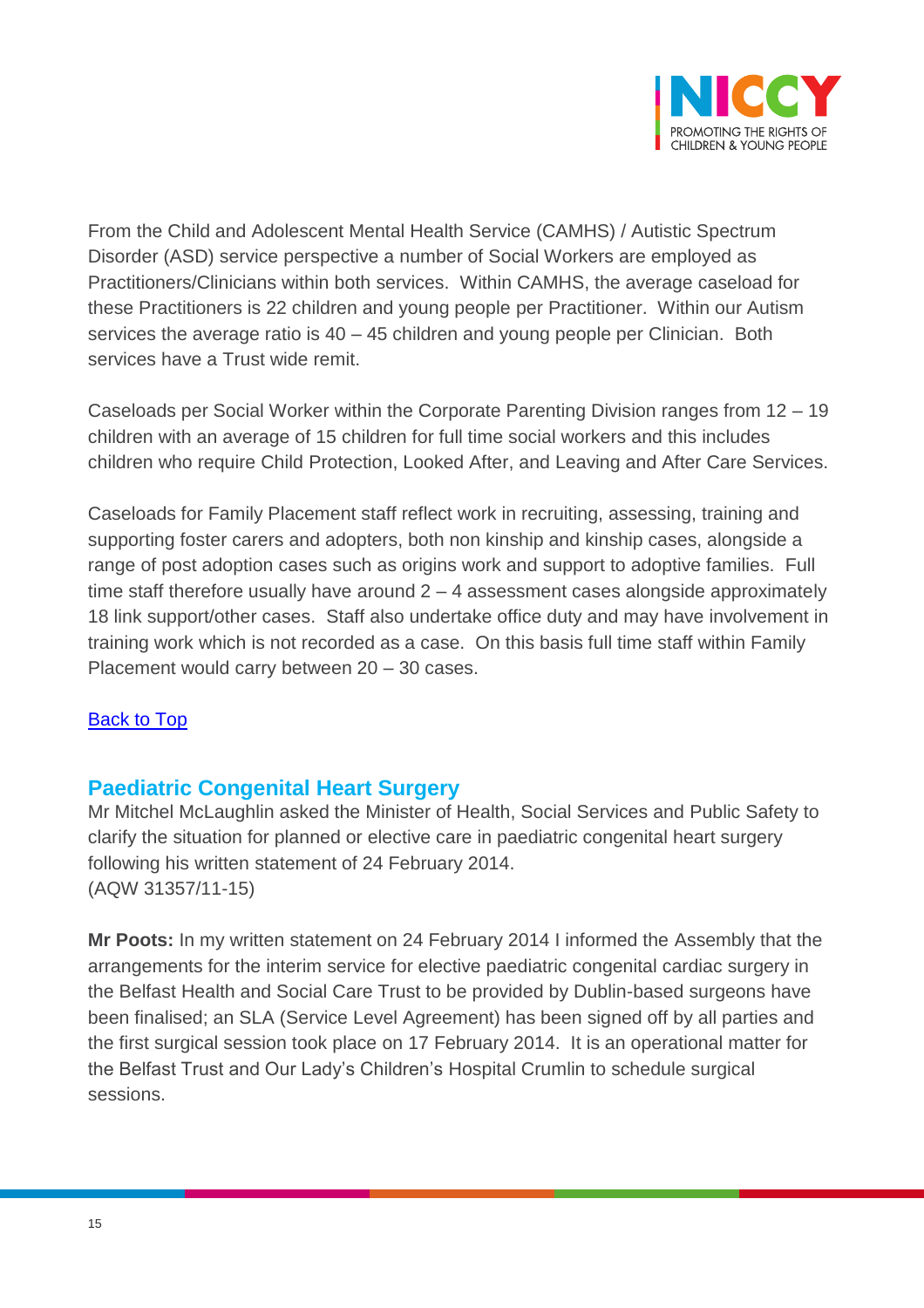

In line with risk management arrangements currently in place, the Belfast Trust does not perform elective open heart surgery for children under 1 year and children whose procedure is considered to be more complex; those children will continue to be transferred to centres in England for surgery.

## [Back to Top](#page-0-0)

# <span id="page-15-0"></span>**Paediatric Congenital Cardiac Services**

Mr Campbell asked the Minister of Health, Social Services and Public Safety, following his recent statement on Paediatric Congenital Cardiac Services how long does he estimate the assessment team from the USA and Scotland will spend in Northern Ireland. (AQW 31402/11-15)

**Mr Poots:** The three experts appointed to carry out this assessment are currently considering the length of time they will need to spend in Northern Ireland. My Department expects that the itinerary for this visit will be finalised in the near future. [Back to Top](#page-0-0)

# <span id="page-15-1"></span>**Family Fund: Funding**

Ms Maeve McLaughlin asked the Minister of Health, Social Services and Public Safety whether the funding for the Family Fund has decreased; and if so, how will any decrease in funding be addressed. (AQW 31653/11-15)

**Mr Poots:** My Department provides funding of approximately £1.57m per year to the Family Fund. In the current financial year, this funding allowed the Family Fund to help 2870 families in Northern Ireland with disabled children. Despite the challenging financial situation, I am hopeful of being able to continue this commitment again next year. Previously, this contribution was £1.77m. Unfortunately, due to budgetary constraints, this funding was reduced to £1.57m in 2011/12 from £1.77m. My officials met with representatives from the Family Fund very recently to discuss the current funding position and they are actively considering how best the Fund can help support families in NI.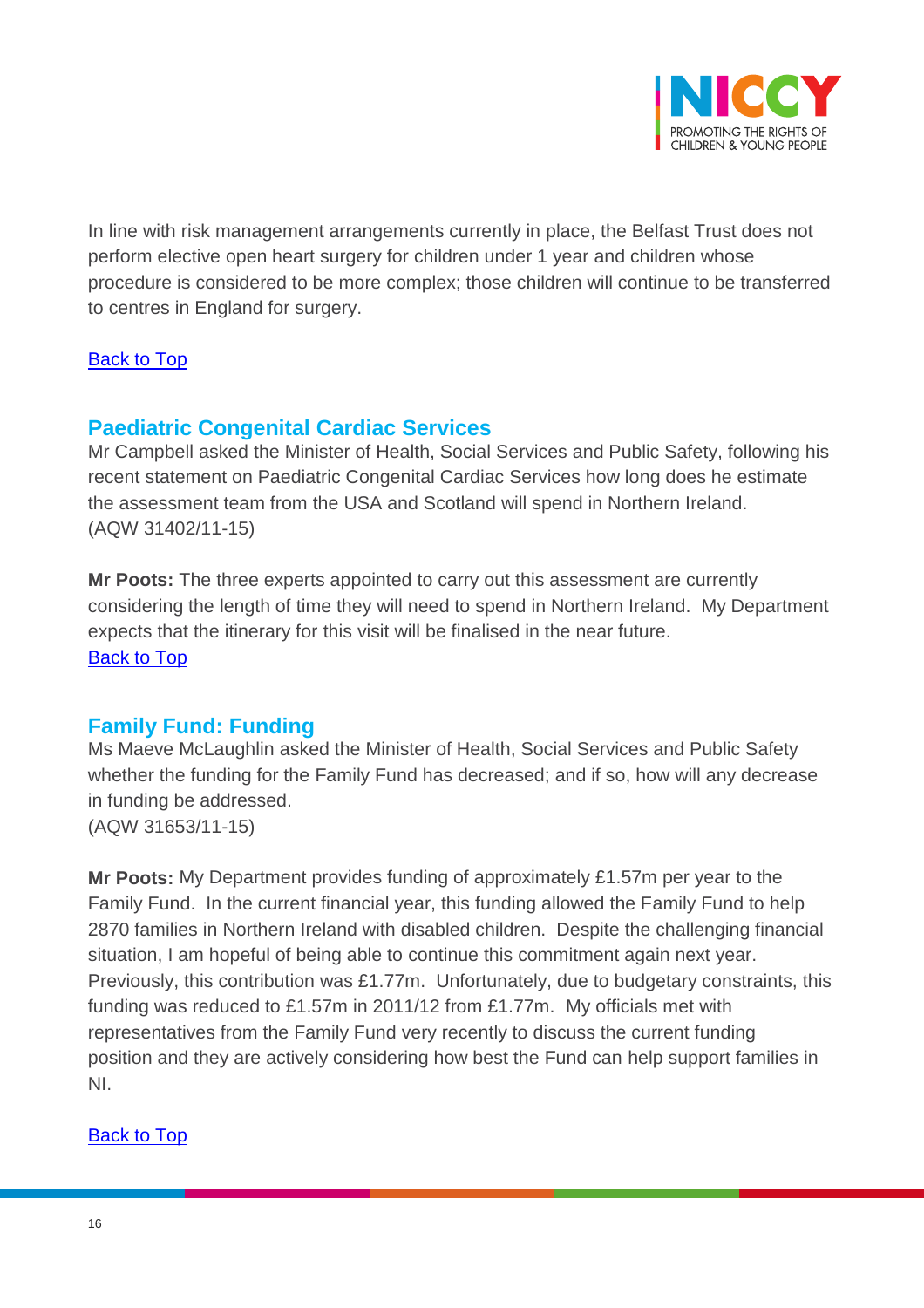

# <span id="page-16-0"></span>**Aftercare Services for Children**

Mr Agnew asked the Minister of Health, Social Services and Public Safety what consideration has he given to following the example set by Scotland in the Children & Young People Bill to provide all children in care with aftercare services until the age of 21 years and for those in full time education until the age of 26 years. (AQW 31733/11-15)

**Mr Poots:** My Department continues to support the Going the Extra Mile (GEM) Scheme in Northern Ireland. This Scheme provides foster carers with practical and financial support so that young people in employment, education or training can continue to live with their foster carers after they become 18. Support through GEM can continue beyond age 21 to those who are completing courses of education and training. At the end of December 2013 there were 241 young people availing of the Scheme. In addition, my Department is in the process of developing an Adoption and Children Bill, which we intend to consult on in the near future. As part of the consultation process, reference will be made to past and present legislative developments in other parts of the UK, including Scotland, and to see seek views on whether those developments are transferable to Northern Ireland.

Finally, work is ongoing to develop a strategic response to the needs of looked-after children in Northern Ireland and those responsible for their care. As part of that exercise, my officials have been engaging with key stakeholders. This extends to stakeholders in other parts of the UK. A meeting with Scottish officials has been scheduled for late March 2014, which will seek to clarify some of the proposals contained in the Children & Young People Bill, including the proposal to extend, for all children in care, aftercare services for those in full time education until age 26.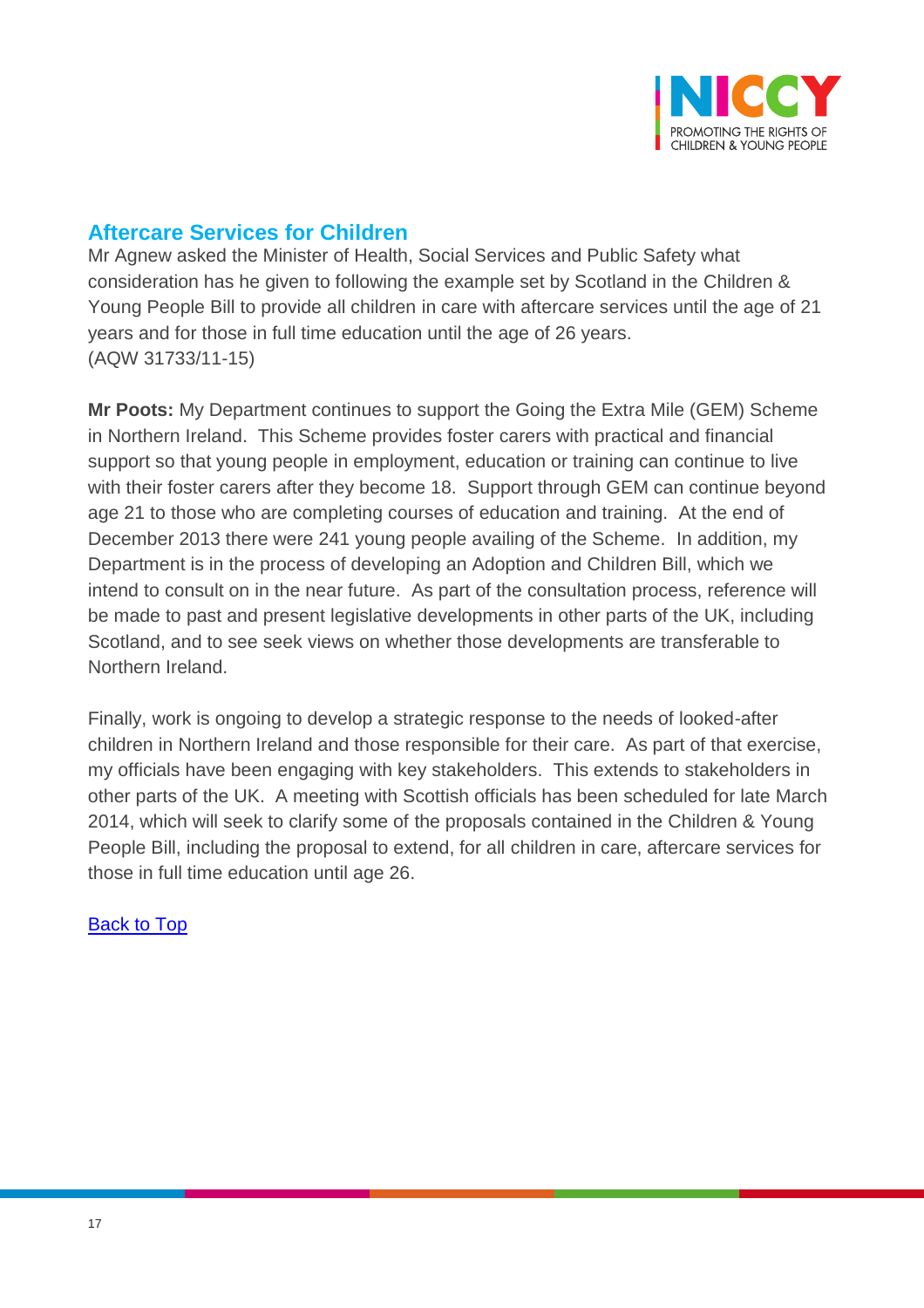

# <span id="page-17-0"></span>**Chronic Childhood Obesity**

Mr Campbell asked the Minister of Health, Social Services and Public Safety what steps are being taken to combat chronic childhood obesity. (AQW 31780/11-15)

**Mr Poots:** My Department launched the ten year obesity prevention strategy, known as "A Fitter Future for All" in March 2012. This framework encompasses the actions set out in the original Fit Futures Implementation Plan (which dealt specifically with childhood obesity) and includes outcomes designed to tackle obesity throughout the entire life course of the population of Northern Ireland.

Outcomes specific to childhood obesity include:

- Health and Social Care Professionals identify, and provide appropriate interventions or signposting, for young children who are, or are at-risk of, overweight/obesity.
- Food and nutrition initiatives increase nutritional knowledge, practical nutrition and food skills in a variety of voluntary, community and private Early Years settings, including parent/carer and toddler groups. This should include healthy weaning and the use of non-sweet based reward systems.
- Every child in Northern Ireland over the age of 8 provided with the opportunity to participate in at least 2 hours per week of extra-curricular sport, physical recreation or play.
- Youth sector settings have healthy food policies in place. This framework also makes links to existing strategies and policies that can have a beneficial impact on childhood obesity including:
- Start Active, Stay Active Guidelines promoting physical activity from the four home countries' Chief Medical Officers – DHSSPS
- Breastfeeding: A Great Start A Strategy for Northern Ireland 2013-2033 DHSSPS
- A new Food in Schools Policy Sport Matters The Northern Ireland Strategy for Sport and Physical Recreation 2009-2019 – Department of Culture, Arts and Leisure. Play and Leisure Policy – Office of the First Minister and the deputy First Minister. The Public Health Agency is also working across a range of settings on the specific issue of childhood obesity. The key areas of work are:
- Breastfeeding;
- **Early Years nutrition and physical activity;**
- Food in Schools:
- Physical activity in schools; and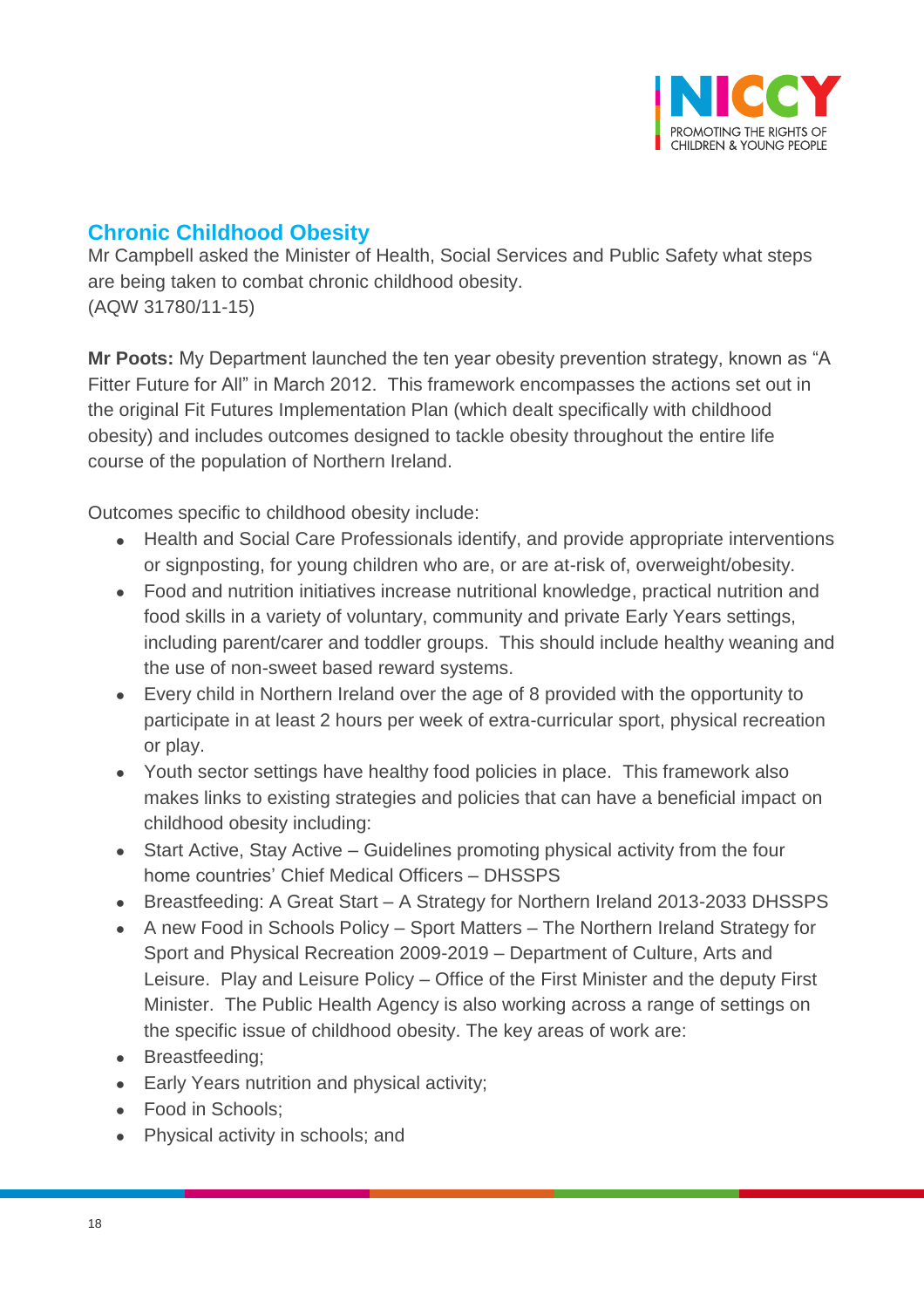

Weight management programmes.

The PHA also fund a range of initiatives, programmes, and schemes delivered in local communities that seek to prevent and address obesity, these include: allotment schemes, programmes to support the development of cooking skills, and initiatives that promote walking, cycling and active play.

## **[Back to Top](#page-0-0)**

## <span id="page-18-0"></span>**Human Trafficking and Prostitution**

Mr Givan asked the Minister of Justice what steps his Department will take to review its opposition of the Nordic Model for tackling human trafficking and prostitution following the resolution passed by the European Parliament calling on Member States to implement such a model, as proposed in the Human Trafficking and Exploitation (Further Provisions and Support for Victims) Bill. (AQW 31474/11-15)

**Mr Ford:** My Department has not reached a firm view yet on issues of criminality of the purchaser relating to prostitution. I have concerns about the unintended consequences such legislation might have on those vulnerable people involved in prostitution. The nonbinding resolution, while pointing to the Nordic model, also made recommendations on wider issues such as exit schemes for women who want to get out of prostitution and measures to address the reasons that force women into prostitution. I have commissioned independent research to consider these wider issues. The research will provide a proper evidence base from which to make informed policy decisions on the future of prostitution regulation in Northern Ireland.